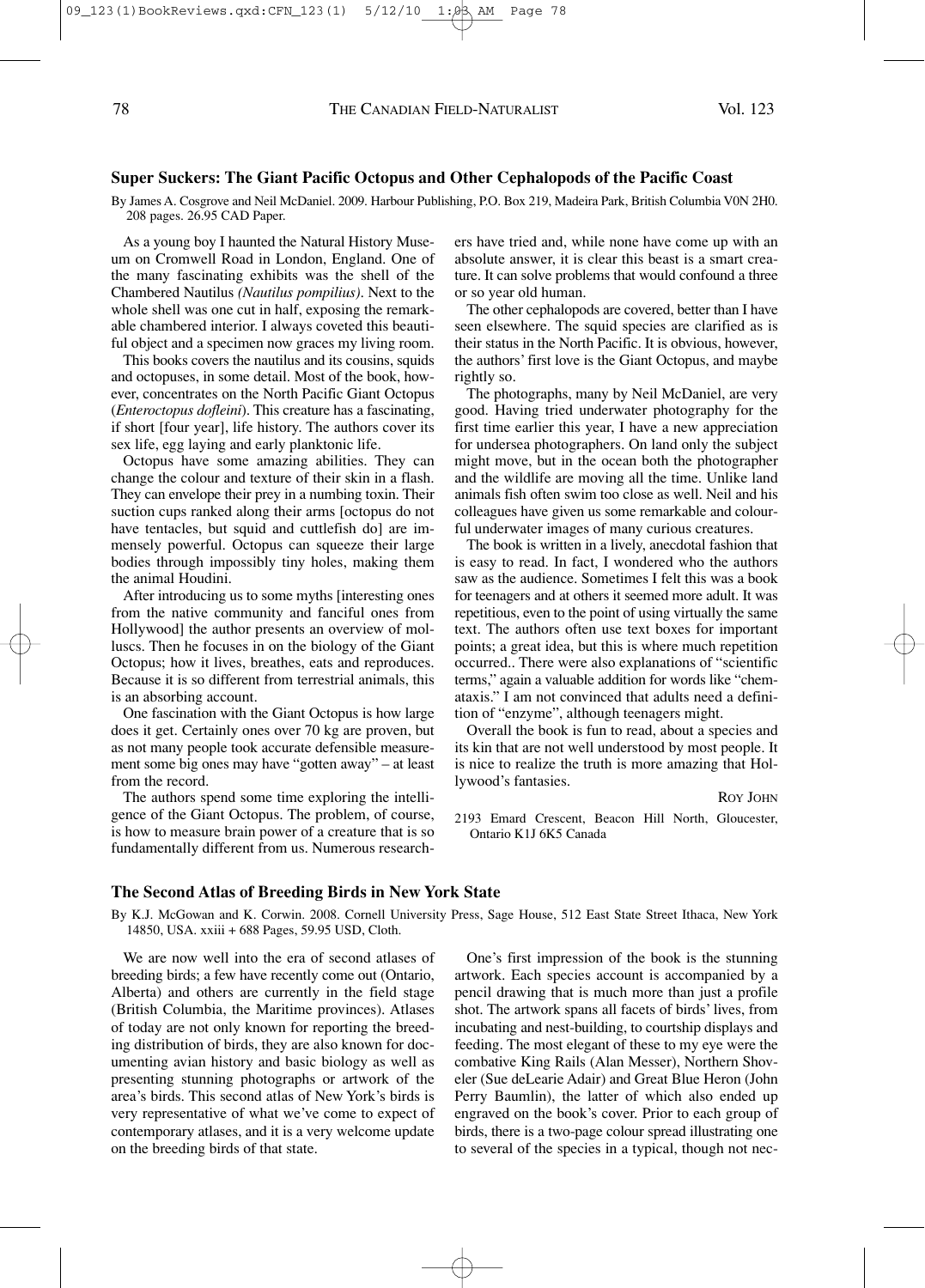essarily natural habitat. These paintings are all well done, and range from a Great Blue Heron flying in an ethereal mist (Michael Ringer), through the comforting forest with owls (Daniel Meyer) and the placid farm fields with blackbirds in the hedgerow (Bull Riley). Some of these two-page spreads include birds which are so cryptically included that only the caption alerts you to their presence – nice touch. The mislabelled American Oystercatchers (as Black Skimmers) should have been caught at some level of the editorial stage.

As with most atlases, there are introductory chapters (six in this case) which provide context for the species accounts. The methods by which the project was carried out, and presented in the book, are quite well explained; a series of 15 maps illustrate everything from urban areas, drainage, forest types, and Bird Conservation Regions. Instead of reporting birds in  $10\times10$  km squares,  $5\times5$  km blocks were used, which gives a higher resolution to the distribution maps. The extra effort to do this was, I assume, not trivial, and will likely result in better management decisions by users of this book. Results are summarized in the opening chapters, with two tables comparing the species detected in this project with those of the first atlas from 20 years prior; one is arranged taxonomically, the other by degree of change – nice. Summary maps illustrate species richness per survey block as well as a comparison of richness between the two atlas projects. All in all, this is a well-done section, explained with enough detail to satisfy statisticians, but not so overwhelming as to disillusion the nonspecialist. A liberal application of photographs, especially in the chapter on habitats, would have made for much greater visual appeal, and understanding of the introduction to this book.

Other atlases have included other introductory chapters ranging from aboriginal use of birds to a summary of other bird survey data (e.g., Christmas Bird Count, Marsh Monitoring, etc.). I assume it is a difficult choice for the editors to come up with the right breadth and amount of material – every additional chapter represents more people to deal with and more cost to the project, and hence a higher retail price. I wasn't disappointed with the selection though I would have liked to see a chapter on the state's birding hotspots (perhaps the top ten), complete with a state map showing their locations and perhaps a paragraph or two on, and a photograph of, each.

Maps are key to any atlas, and I found pros and cons to their use in this book. Positioning the major nondistributional maps (e.g., political borders, topography and ecozones) on the end sheets was great. This provides the reader with ready access to this information. As my old geography teacher once told me (ok, he had to tell me many times), "no province [or state] exists in isolation", so at least the political map of New York should have had neighbouring states, provinces and water bodies labelled. Less-often used maps ("descriptive maps"), such as human population distribution, precipitation and bird conservation regions are appropriately slotted in the introductory chapter, though all the end-paper maps are repeated there, too – unnecessary, in my mind. There are three maps misplaced in the summary results chapter – these maps show effort by birders in surveying squares, and given that *effort* is not a result, but part of the methods, those maps should have gone in the methodology chapter.

Each species account has two maps. The first shows distributional data for the second atlas, with squares of different shades indicating degree of confirmation. The second map compares the species' distribution from the current project with that of the previous one. It's not clear why the two maps weren't combined using the dot-in-a-square approach used successfully by other atlases, including the recent second Ontario Atlas (Cadman et al., 2007). In doing so, more space for other population indices (see below), embellished text, or a photograph would have been available.

Although a comparative look at the two maps gives a feeling for the level of breeding conformation and change since the first atlas, the editors have also chosen to include a small table giving some raw numbers and percentile changes. Although this feature won't be the first bit read by most users, I think it was a useful addition.

Although more than forty authorities were responsible for authoring the species accounts, over half were written by Kevin McGowan, one of the book's editors. There wasn't one account that wasn't well written or edited. I think putting headings (status and worldwide distribution, trends in New York, etc.), would have been useful. The species accounts start with a history of the bird's presence in the state, including a detailed comparison by the results from the state's first atlas. I was a bit confused with the following reference to the Ring-necked Pheasant: "Future land-use changes – will pose serious challenges to sustaining wild populations of this popular game bird." As someone who stands firmly against introducing species, let alone "sustaining" them, I found this comment just wrong.

A bird atlas should be about more than the results of *atlassing*, per se. The goal is to describe the distribution and numbers of breeding birds, and there are a multitude of surveys that could have been utilized to supplement the information. Although Breeding Bird Surveys were used for appropriate species, very few other data sources were utilized. Christmas Bird Count data were used for sedentary owls, but why not use them for other non-migratory species? It would have been very interesting to compare the CBC data with those of the BBS for Downy Woodpecker, House Finch, and Ruffed Grouse, among others.

I feel that the major omission in this work is the lack of point counts. Although early atlases did not use point counts, more, such as Ontario and Pennsylvania, which have completed their field work (with the